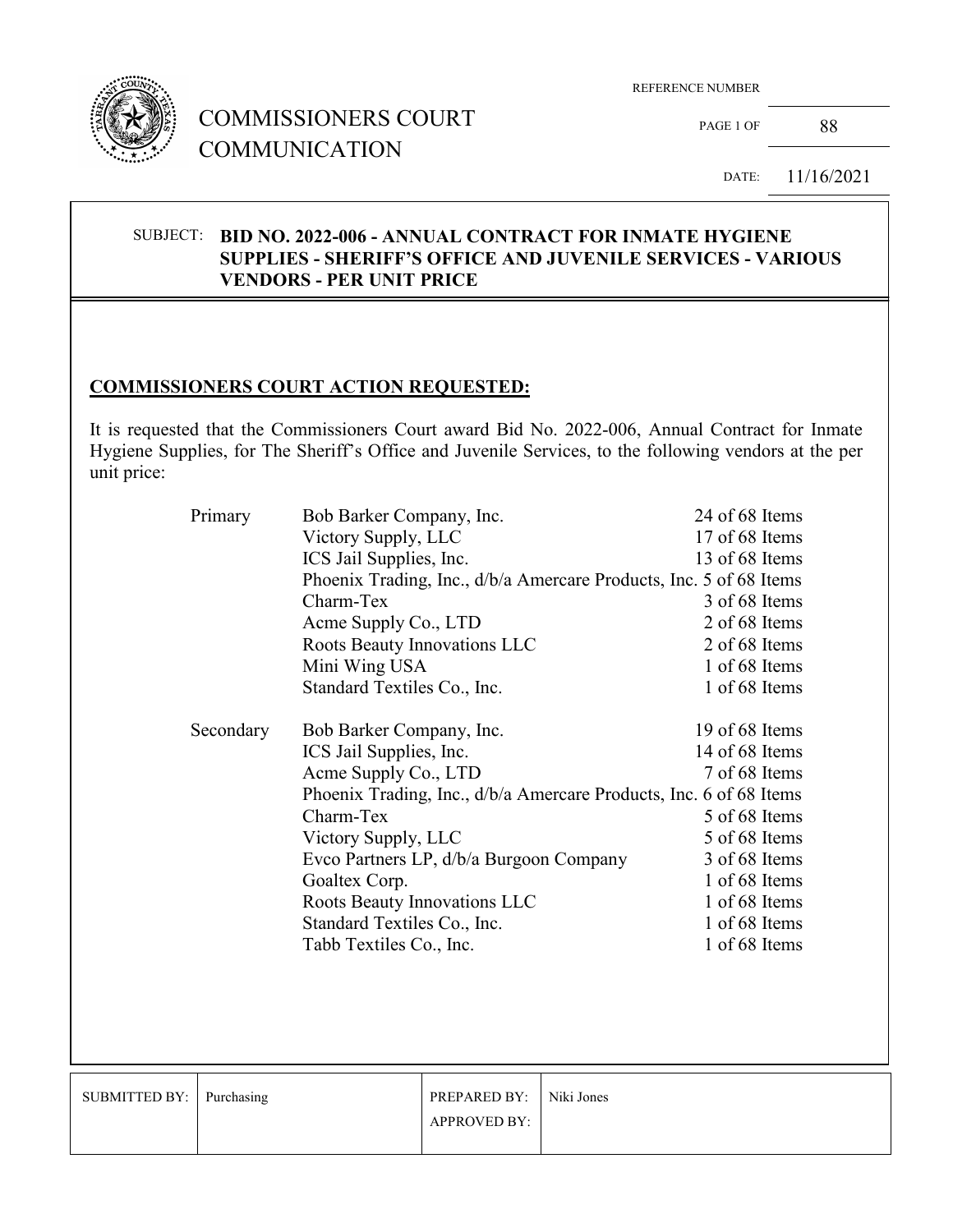

# COMMISSIONERS COURT COMMUNICATION

| <b>REFERENCE NUMBER:</b> |                                                                    | DATE: | 11/16/2021    | PAGE 2 OF     | 88 |
|--------------------------|--------------------------------------------------------------------|-------|---------------|---------------|----|
| Alternate                | Bob Barker Company, Inc.                                           |       |               | 9 of 68 Items |    |
|                          | ICS Jail Supplies, Inc.                                            |       |               | 9 of 68 Items |    |
|                          | Charm-Tex                                                          |       |               | 6 of 68 Items |    |
|                          | Acme Supply Co., LTD                                               |       |               | 4 of 68 Items |    |
|                          | Evco Partners LP, d/b/a Burgoon Company                            |       | 2 of 68 Items |               |    |
|                          | Mini Wing USA                                                      |       |               | 2 of 68 Items |    |
|                          | <b>Pyramid School Products</b>                                     |       |               | 2 of 68 Items |    |
|                          | Roots Beauty Innovations LLC                                       |       |               | 2 of 68 Items |    |
|                          | Victory Supply, LLC                                                |       |               | 2 of 68 Items |    |
|                          | Phoenix Trading, Inc., d/b/a Amercare Products, Inc. 1 of 68 Items |       |               |               |    |
|                          | Standard Textiles Co., Inc.                                        |       |               | 1 of 68 Items |    |
|                          | Tabb Textiles Co., Inc.                                            |       |               | 1 of 68 Items |    |

#### **BACKGROUND:**

Notice of the County's intent to bid was advertised in local newspapers, as required by State statute, and posted on the Internet, the Arlington Black Chamber of Commerce, the Fort Worth Hispanic Chamber of Commerce, the Fort Worth Metropolitan Black Chamber of Commerce, and the Tarrant County Asian American Chamber of Commerce. Four hundred seventy-one (471) vendors were contacted and requested to participate in this bid process. All documents pertaining to this bid were posted on the Tarrant County website and were downloaded by interested bidders. A pre-bid conference held on October 6, 2021 was attended by five (5) vendors as well as representatives from the The Sheriff's Office, Juvenile Services, and Purchasing. Fourteen (14) bids and one (1) no-bid were received.

Bids were evaluated by The Sheriff's Office, Juvenile Services, and Purchasing representatives. Award recommendations are to the low bids meeting specifications.

Marina Textiles Inc. was deemed non-responsive because they did not submit the Addendum as required. Bob Barker Company, Inc. did not meet specifications for item 8 because they did not bid the required color and for item 18 because they did not bid the required tuft count. Mini Wing USA did not meet specifications for item 8 because they did not bid the required size and for item 9 because they bid a disposable spoon instead of the required spoon. Bob Barker Company, Inc. and ICS Jail Supplies, Inc. did not meet specifications for item 34 because they did not bid the required size. Pyramid School Products did not meet specifications for items 39 and 68 because they did not bid the required sizes. ICS Jail Supplies, Inc. withdrew their bid for items 49 and 54.

There are no secondary or alternate awards for items 8 and 34 because three (3) bids were received for these items and two (2) of the bids did not meet specifications. There are no secondary or alternate awards for items 49 and 54 because only two (2) bids were received for these items and one (1) vendor withdrew the bid for this item. There is no secondary or alternate award for item 50 because only one (1) bid was received for this item. There are no alternate awards for items 3, 4, 31, 32, 35, 36, 43, 45- 48, 52, 53, 56-60, 65, and 66 because only two (2) bids were received for these items. There are no alternate awards for items 9 and 38 because three (3) bids were received and one (1) bid did not meet specifications.